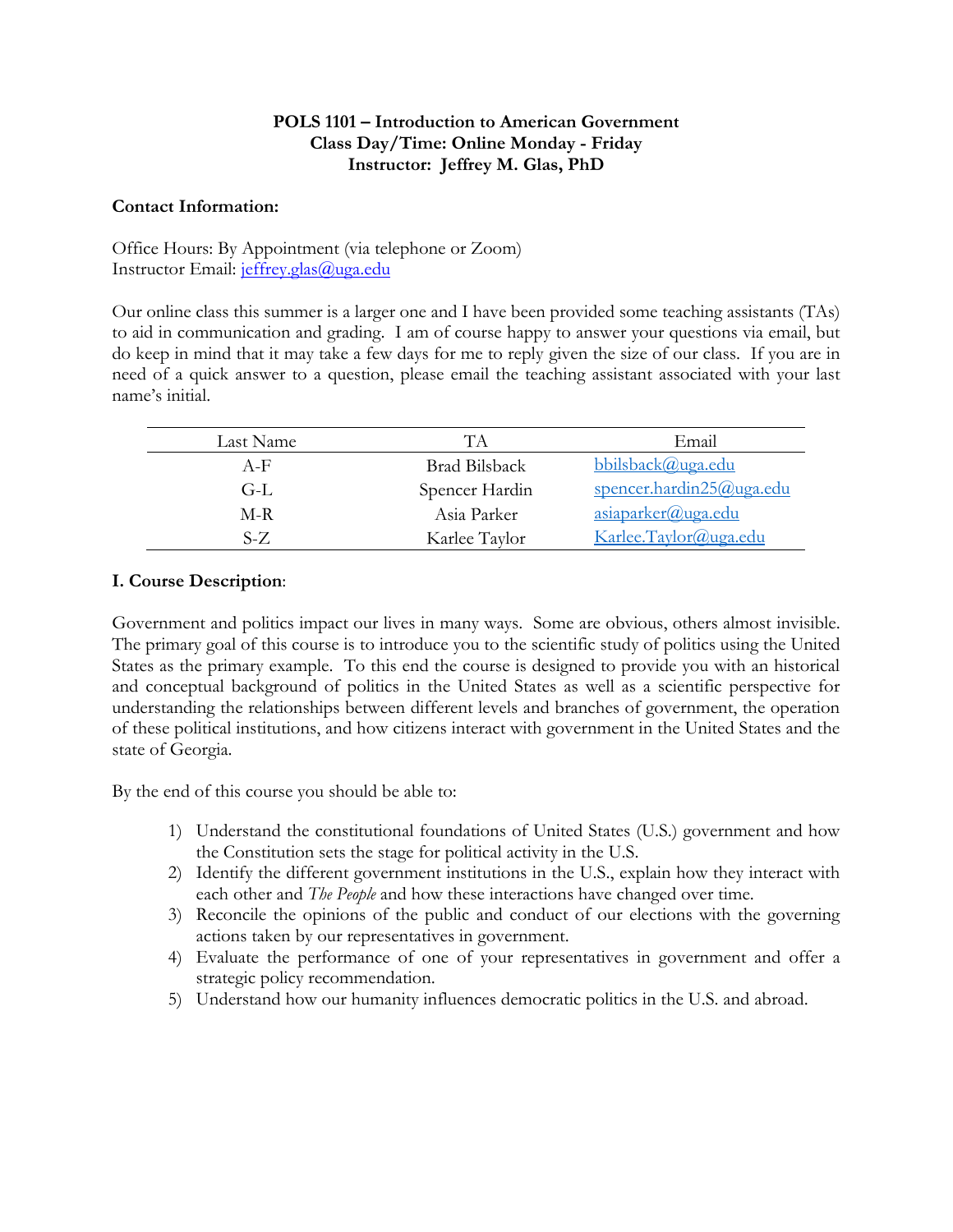# **II. Course Requirements and Graded Evaluation**

## (2.1) **Textbooks**

We are using two textbooks in the class:

Kernell, Samuel, et al. *The Logic of American Politics*, 9*th edition<sup>1</sup>* ISBN: 9781544322995

Bullock, Charles and Ronald Gaddie. *Georgia Politics in a State of Change, 2nd edition or newer*. ISBN: 9780205864676

### (2.2) **Exams**

There are three exams in this class. Each exam is worth 25% of your grade. Exams will be administered through the Quiz tool in eLC. Exams will be timed, consist of a combination of closed and open response items,

## (2.3) **Course Participation**

Learning is an active exercise. Students at all levels of learning and accomplishment benefit when they are actively engaged with the course material. This is no different with an online class. Your participation in the course will be assessed through a series of five short assignments covering American government and politics.

#### (2.4) **Exam Schedule and Grade Distribution**

| First Exam  | 25%    | May $25^{\text{th}}$ |
|-------------|--------|----------------------|
|             |        |                      |
| Second Exam | 25%    | June $1st$           |
| Third Exam  | $25\%$ | June $9th$           |
| Assignments | 25%    |                      |

### (2.5) **Grading**

 $\overline{a}$ 

All grades (including final grades) will be assigned following the system depicted below. You must earn a C or higher to pass this class. Grades will not be curved.

| А    | $\equiv$ | 94-100 | C+   | $=$      | 78.       |
|------|----------|--------|------|----------|-----------|
| $A-$ | $=$      | 90     |      | $=$      | 74        |
| $B+$ | $=$      | 88     | $C-$ | $=$      | 70.       |
| B    | $=$      | 84     | I)   | $\equiv$ | $60 - 69$ |
| $B-$ | $=$      | 80     | F    |          | 59        |

<sup>&</sup>lt;sup>1</sup> Previous editions will definitely suffice. Just keep in mind that the names of the political actors used in textbook examples will be outdated.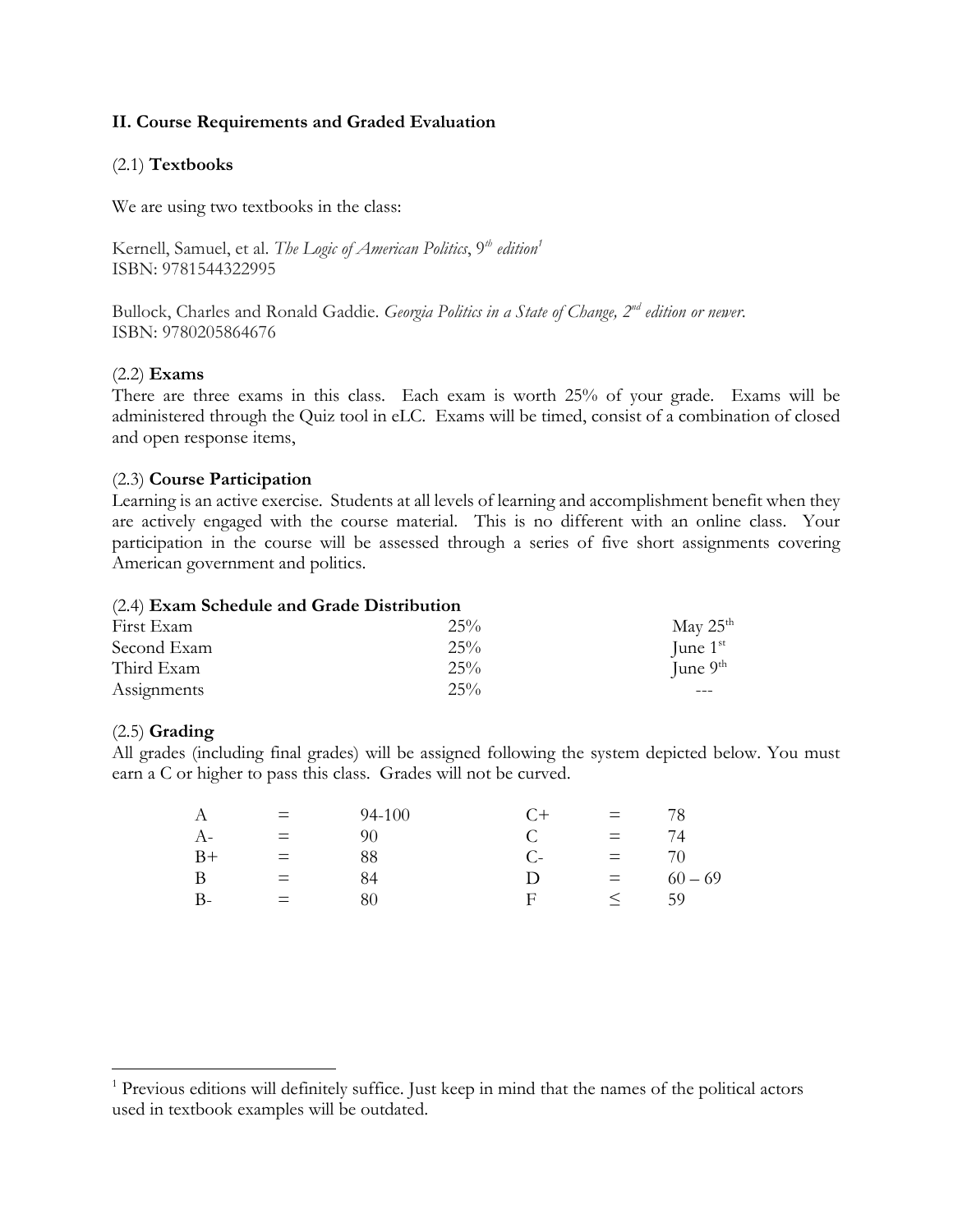# **III. Class Policies**

## (3.1) **Disability Disclosure Statement**

Abled-ness should not impede your intellectual development. Please get in touch with me (Dr. Glas) about any accommodations you need in the classroom and for exams. We have some amazing resources for you here at UGA. For testing accommodations please contact the Disability Resource Center (DRC) as soon as possible. For more information please check out the DRC's website [\(www.uga.drc.edu\)](http://www.uga.drc.edu/). The DRC is located at 825 Lumpkin Street (Clark-Howell Hall) and can be contacted by phone at 706.542.8719.

## (3.2) **Makeup Exams**

If you miss an exam, you will receive a zero (and passing the class will be unlikely). If you are late to an exam, you must take it in the time that remains when you arrive. Make-up exams are only given to students with legitimate excuses.

## (3.3) **Missed/Late Assignments**

Missed assignments are awarded a grade of zero. Late assignments will be accepted with a penalty of ten points for each calendar day late.

# (3.4) **Cheating and Academic Misconduct**

Violations of the academic dishonesty rules are grounds for receiving an "F" in the course as well as possible expulsion from the university. If you have any questions about what constitutes cheating, academic misconduct, or plagiarism, please examine the university policy and /or ask the instructor.

### (3.5) **Problems and Emergencies**

If a problem or emergency arises that prevents you from completing coursework please contact me as soon as possible.

# (3.6) **Withdraw Policy**

Be advised that the last day to withdraw from a course without failing is Friday, May  $27^{\text{th}}$ . All students who withdraw after this date will receive a "WF".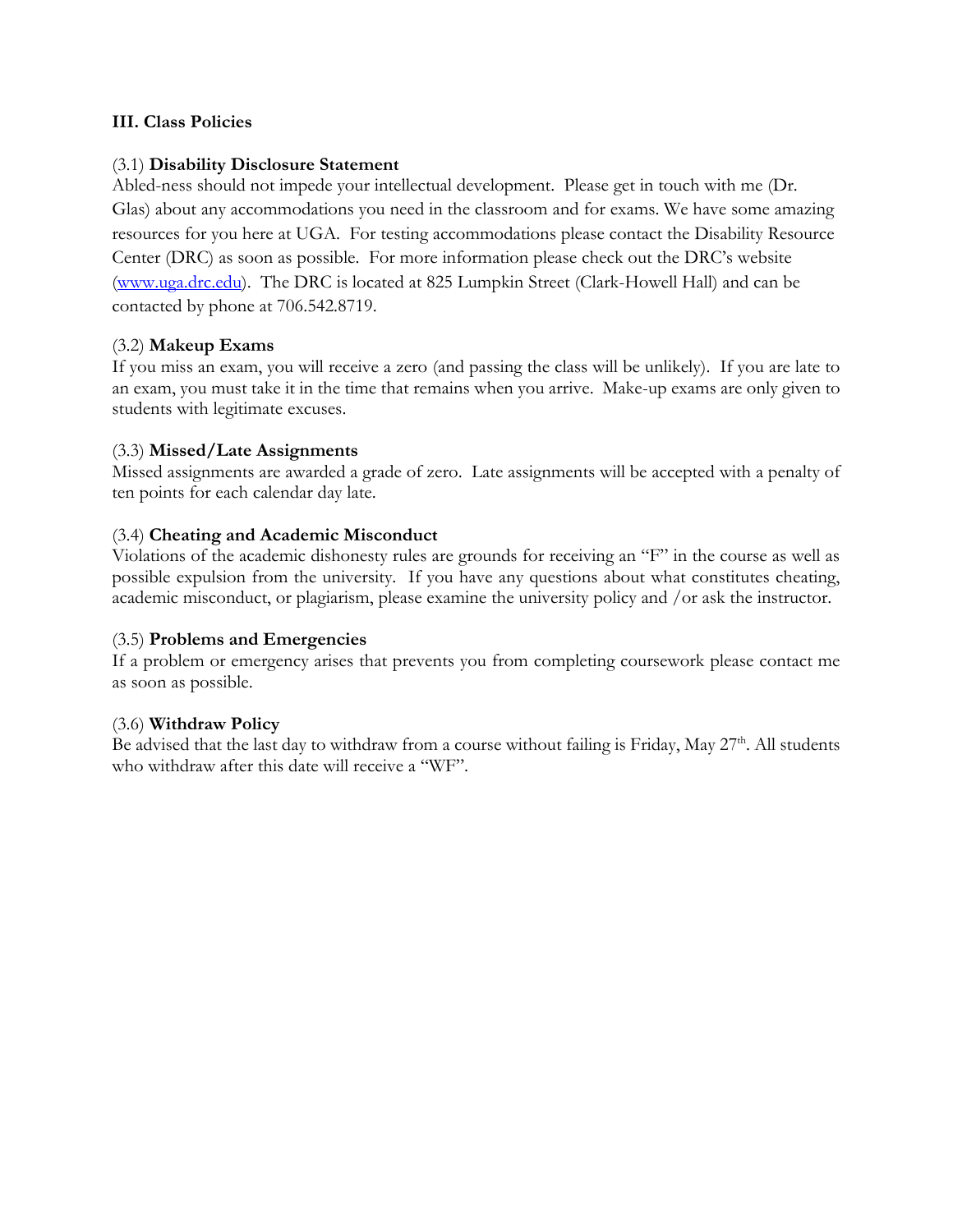# **IV. Course Schedule<sup>2</sup>**

### **Wednesday, May 18 th – Perspectives on Politics and Government**

Syllabus

Chapter 1 of *The Logic [of American Politics]*

Josep Colomer's "The Public Good" (see content folder in eLC)

\*\*\*Introducing Yourself\*\*\*

# **Thursday, May 19th – Early American Government and the U.S. Constitution**

Chapter 2 of *The Logic*

[Colonial Assemblies](https://www.encyclopedia.com/history/united-states-and-canada/us-history/colonial-assemblies)

Madison's "Vices of the Political System of the United States" (see content folder in eLC)

Federalist #51 (see content folder in eLC)

# **Friday, May 20th – Federalism**

Chapter 3 of *The Logic*

Chapters 4 and 8 of *Georgia Politics [in a State of Change]*

Shipan, C.R. and Volden, C., "Policy diffusion: Seven lessons for scholars and practitioners." (see content folder in eLC)

\*\*\*Importing Public Policy Assignment\*\*\*

### **Monday, May 23 rd – Civil Rights**

Chapter 4 of *The Logic*

 $\overline{a}$ 

Chapter 9 of *Georgia Politics*

[https://www.law.cornell.edu/wex/equal\\_protection](https://www.law.cornell.edu/wex/equal_protection)

<sup>&</sup>lt;sup>2</sup> This is a general course out line, some deviations may be necessary.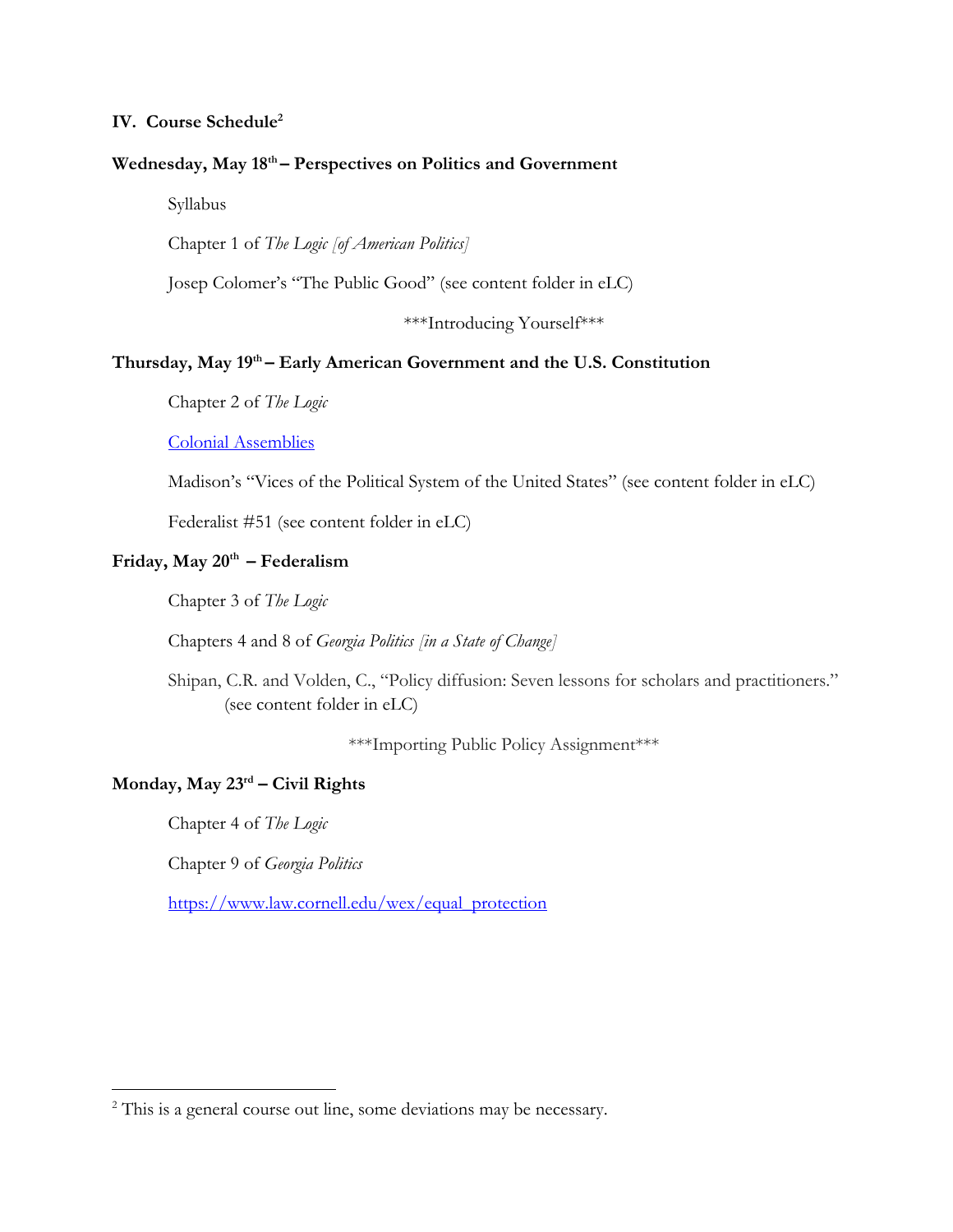## **Tuesday, May 24 th – Civil Liberties**

Chapter 5 of *The Logic*

[https://www.law.cornell.edu/wex/due\\_process](https://www.law.cornell.edu/wex/due_process)

### \*\*\*Protest Song Assignment\*\*\*

### **Wednesday, May 25 th – Exam 1**

Exam 1 can be accessed on eLC between 6am and 11:59pm.

Time Limit: 60 minutes

### **Thursday, May 26 th – Legislative Politics**

Chapter 6 of *The Logic*

Chapters 5 and 10 of *Georgia Politics*

David Mayhew's "Congress: The Electoral Connection" (see content folder in eLC)

Richard Fenno's "U.S. House Members in Their Constituencies: An Exploration" (see content folder in eLC)

\*\*\*Better Know a District Assignment\*\*\*

### **Friday, May 27 th – Executive and Bureaucratic Politics**

Chapter 7 of *The Logic*

Skim Chapter 8 of *The Logic*

Chapter 6 of *Georgia Politics*

Richard Neustadt's "The Power to Persuade" (see content folder in eLC)

\*\*\*Withdraw Deadline\*\*\*

## **Monday, May 30th – Memorial Day**

No Class

## **Tuesday, May 31st – Judicial Politics**

Chapter 9 of *The Logic*

Chapter 7 of *Georgia Politics*

Federalist #78 (see content folder in eLC)